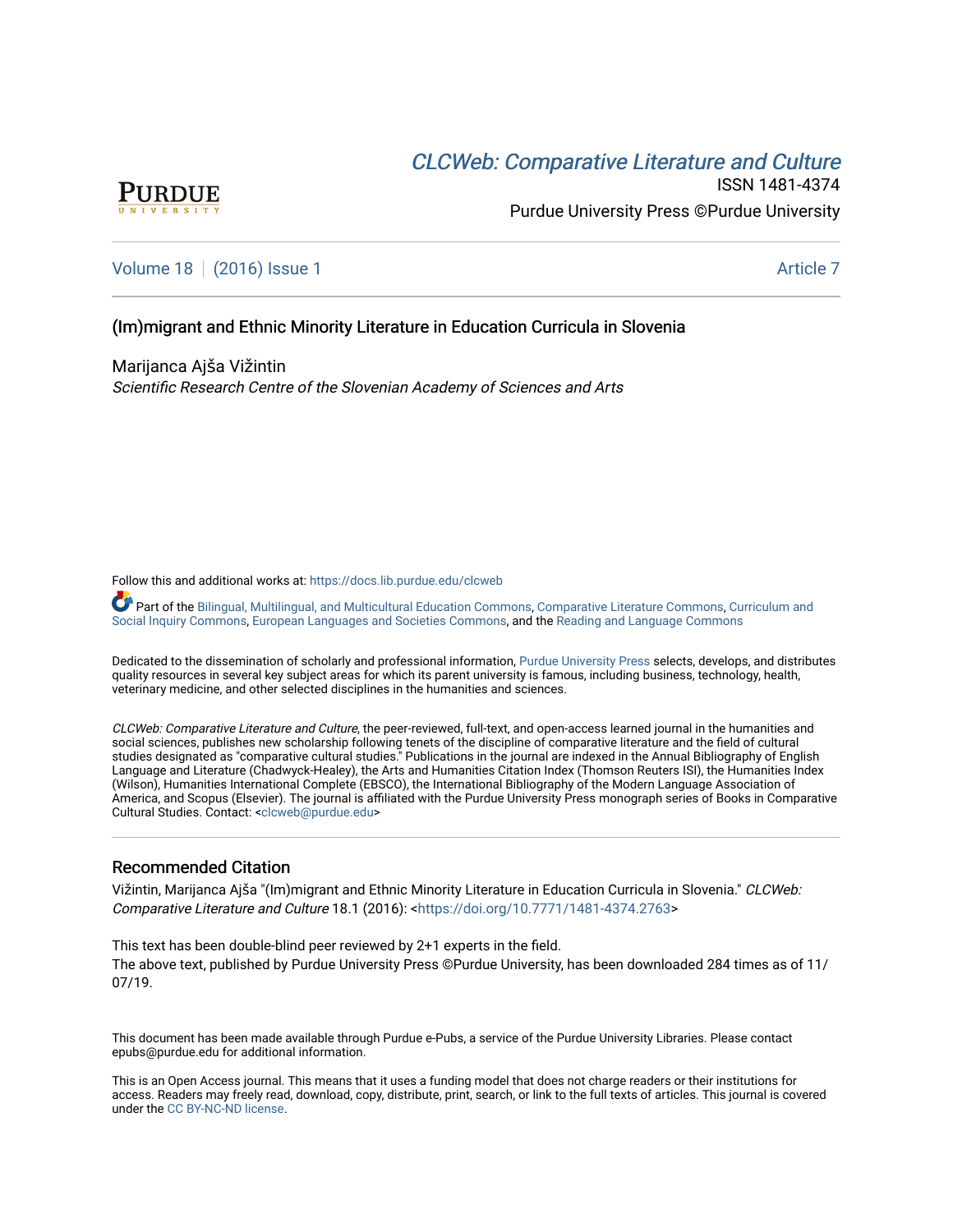**PURDUE** 

UNIVERSITY PRESS [<http://www.thepress.purdue.edu>](http://www.thepress.purdue.edu/)

# *CLCWeb: Comparative Literature and Culture*



ISSN 1481-4374 [<http://docs.lib.purdue.edu/clcweb>](http://docs.lib.purdue.edu/clcweb) Purdue University Press **©**Purdue University

*CLCWeb: Comparative Literature and Culture*, the peer-reviewed, full-text, and open-access learned journal in the humanities and social sciences, publishes new scholarship following tenets of the discipline of comparative literature and the field of cultural studies designated as "comparative cultural studies." In addition to the publication of articles, the journal publishes review articles of scholarly books and publishes research material in its *Library Series.* Publications in the journal are indexed in the Annual Bibliography of English Language and Literature (Chadwyck-Healey), the Arts and Humanities Citation Index (Thomson Reuters ISI), the Humanities Index (Wilson), Humanities International Complete (EBSCO), the International Bibliography of the Modern Language Association of America, and Scopus (Elsevier). The journal is affiliated with the Purdue University Press monog-raph series of Books in Comparative Cultural Studies. Contact: [<clcweb@purdue.edu>](mailto:clcweb@purdue.edu)

# **Volume 18 Issue 1 (March 2016) Article 7 Marijanca Ajša Vižintin,**

**"(Im)migrant and Ethnic Minority Literature in Education Curricula in Slovenia"**

<http://docs.lib.purdue.edu/clcweb/vol18/iss1/7>

Contents of *CLCWeb: Comparative Literature and Culture* **18.1 (2016)** [<http://docs.lib.purdue.edu/clcweb/vol18/iss1/>](http://docs.lib.purdue.edu/clcweb/vol18/iss1/)

**Abstract**: In her article "(Im)migrant and Ethnic Minority Literature in Education Curricula in Slovenia" Marijanca Ajša Vižintin argues that there is a need to develop in the educational system of Slovenia a comprehensive theoretical and applied approach for the inclusion of (im)migrant and ethnic minority students: in addition to writers who represent the Slovenian majority population, school curricula should include members of Slovenian (im)migrant and ethnic minority members of the country irrespective of the language in which they write. In accordance with this objective and recommendation, the reading and study of the cultural production of (im)migrant and ethnic minority texts ought to be recognized and included in the canon. At the same time, Vižintin calls for a fair representation of women authors.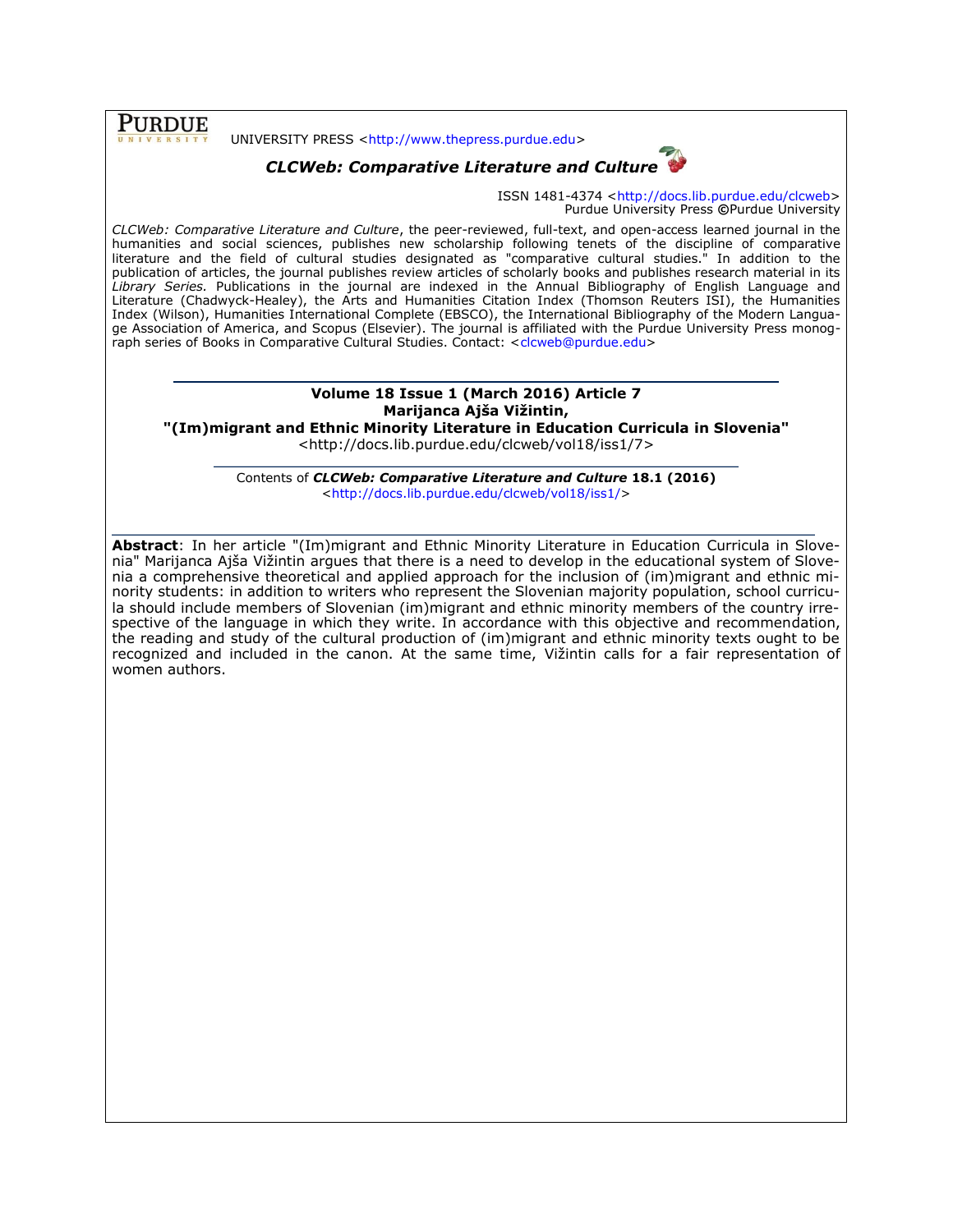Marijanca Ajša Vižintin, "(Im)migrant and Ethnic Minority Literature in Education Curricula in Slovenia" page 2 of 7 *CLCWeb: Comparative Literature and Culture* 18.1 (2016): <http://docs.lib.purdue.edu/clcweb/vol18/iss1/7>

## **Marijanca Ajša VIŽINTIN**

#### **(Im)migrant and Ethnic Minority Literature in Education Curricula in Slovenia**

When constructing a curriculum for the language arts classroom in education, authors of curricula often limit their choice to text by writers and scholars of the country's majority culture and language. Since the second half of the twentieth century, ethnic minorities who live in neighboring countries, as well as (im)migrants are included in these canons if they write in their native language. The decisions about whose texts belong to the canon of a nation state are consequently reflected in curricula and teaching materials. Taking into account that world literature is an additional part of the curriculum, this often means that Western European, North American and the literature of the majority culture prevail in the classroom (see Nieto and Bode; Thomsen), while the literature of ethnic minority (im)migrant literatures present inside the state are mostly non-existent in teaching materials.

The concept of intercultural education in European scholarship started to develop in the second half of the twentieth century (see, e.g., Portera; Rey von Allmen), while in North America (i.e., Canada and the U.S.) the concept of multicultural education is used (see, e.g., Grant and Sleeter; Nieto and Bode; for a bibliography for the study ethnic minority writing in Canada, see Tötösy de Zepetnek, Sayed, Beneventi [<http://docs.lib.purdue.edu/clcweblibrary/canadianethnicbibliography>](http://docs.lib.purdue.edu/clcweblibrary/canadianethnicbibliography)). Both concepts were developed as an answer to the actual ethnic, cultural, and linguistic diversity in societies. Scholars also became aware of the fact that non-White and (im)migrant students achieve lower learning results than the cultural majority. Both concepts have similar goals in many regards: overcoming monocultural, ethnocentric, and national curricula in order to raise awareness for a pluralistic society and emphasize multi- or intercultural competence (see, e.g., Tötösy de Zepetnek and López-Varela). This competence is not only intended for (im)migrants or members of ethnic minorities, but for all citizens. As we encounter examples of racism and negative discrimination, it is all the more important that we reduce prejudices and see education as part of a wider social system that needs broad support in order to introduce changes. The terms "multicultural" and "intercultural education" are sometimes used as synonyms. However, opponents emphasize that multiculturality implies only the co-existence of various cultures, which do not necessarily overlap and connect. Interculturality, in contrast, denotes a dynamic process and interaction between various cultures and the exchange of opinions and active participation (see, e.g., Rey von Allmen). Taking into consideration this point of view I use the term intercultural education. But it is important that both concepts call attention to the unequal position of non-majority communities and the necessity of having teaching material that reflects pluralism. However, this does not only hold true for the literary field, but also for history, geography, the choice of foreign languages, etc.

Mads Rosendahl Thomsen posits that "comparative literature has deep roots in a time when nations and national identity were dominant" (3). In Slovenia, the circumstances are similar as described by Janja Žitnik Serafin who analyzed in her book *Migrantske* eighty textbooks for primary and secondary schools with respect to material for Slovenian culture and literature curricula. She found that there are neither texts by representatives of the various ethnic minority groups in Slovenia nor by writers who immigrated to Slovenia. It seems that in the twenty-first century we are still not able to surpass the limits set by nineteenth-century notions of what literature is. As Krištof Jacek Kozak puts it, "when universal literature started to get national outlines and national borders this started to limit the thinking about literature" (130; unless indicated otherwise, all translations are mine). In order to change the majority's (lack) of awareness and (lack of) knowledge about the literary creativity of all inhabitants, the majority of the Slovenian population and its ethnic minority communities need to cooperate and the inclusion of formerly neglected literary texts, anthologies, curricula, and reading materials would follow: "evidence suggests that students learn more when they can see themselves and their communities mirrored in their curriculum" (Gay 170). Not only do students learn more: ethnic minority and (im)migrant communities and languages become visible. Thus, we also enhance the development of intercultural education with literature curricula and the development of an intercultural society in Slovenia. On the other hand, the absence of non-majority perspectives from ethnic minority and (im)migrant communities expresses the ethnocentricity of the majority (see Vrečer).

Žitnik Serafin advocates for the inclusion of the cultures and literatures of all inhabitants who live in Slovenia: "majority cultural output in Slovenia along with that of emigrant and transborder communities outside of Slovenia and the cultural output of non-Slovenian minorities in Slovenia (constitutionally protected minorities, 'new' minorities, and immigrants) are defined in this book as co-cultures because they are linked by an essential factor: only taken together do they cohere to make up Slovenian national multi-culture in the contemporary sense of the world" (*Bridges* 17). However, such an allencompassing approach to Slovenian literature is rare and exists "unfortunately more in theory than in practice" (Žitnik Serafin, "Migrantske" 18). There are many multicultural writers active in present-day Slovenia. They include Bosnian Herzegovian and Slovenian Josip Osti, Ismet Bekrić and Senada Smajić; Serbian Slovenian Miomira Šegina, Ivan Antić, and Branko Baćović; Croatian Slovenian Jadranka Matić Zupančič, Bekim Sejranović, and Jure Drljepan; Macedonian Slovenian Lidija Dim-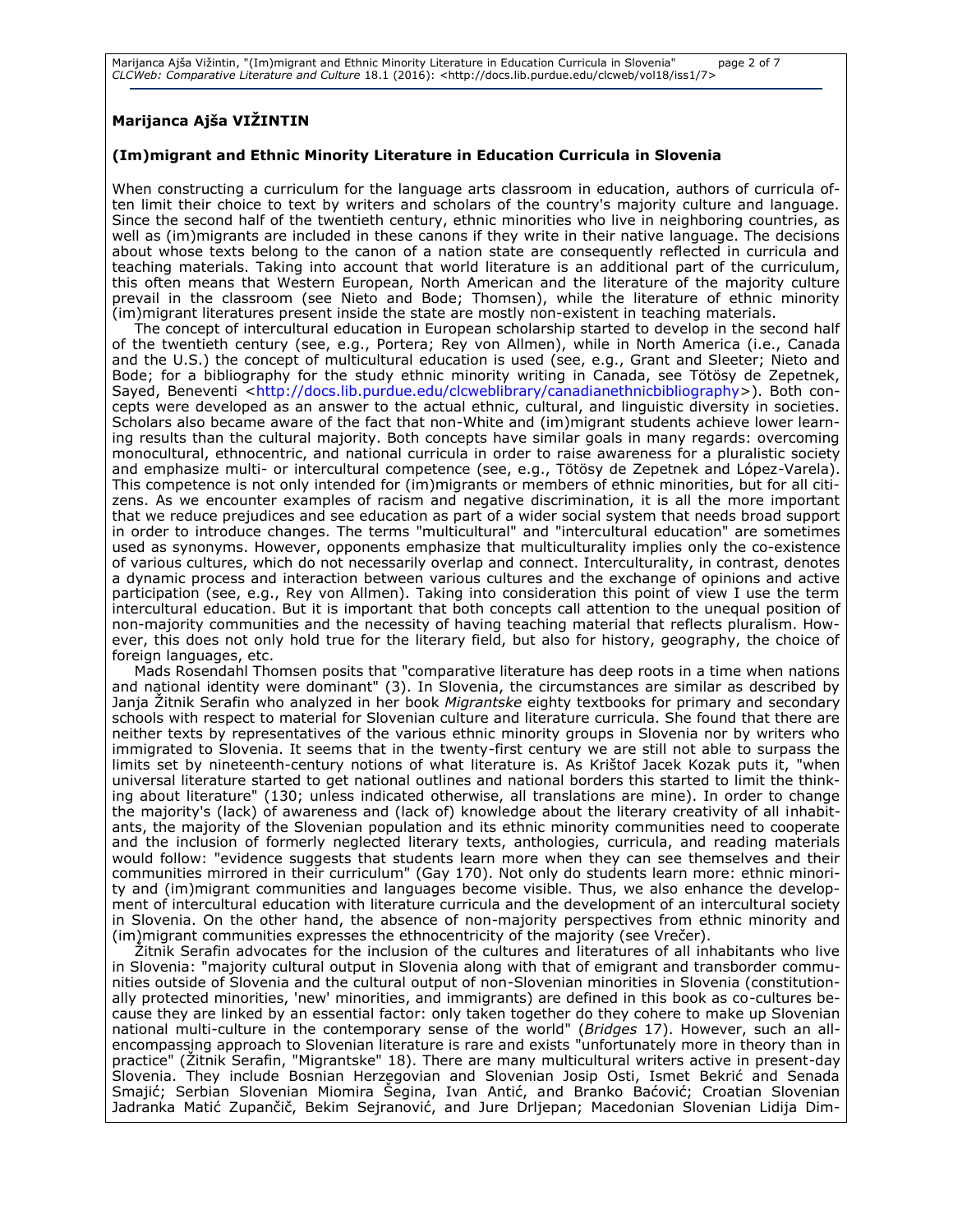kovska and Žanina Mirčevska; Slovak Slovenian Stanislava Crobáková Repar; Roma Slovenian Rajko Šajnovič; Italian Slovenian Martina Gamboz, Franco Juri, and Aljoša Curavić; Hungarian Slovenian Judit Csuka Zagorec, Lajos Bence, and Albert Halász; and U.S.-Slovenian Erica Johnson Debeljak. Many of these writer live and work in several states and received renowned international awards. The Macedonian Slovenian writer and translator Lidija Dimkovska writes that "it is the fact that nowadays there are more and more authors in Slovenia and around the world who move, change places, home, and some of them change the language. Nomadism has become a natural phenomenon among artists and migration has become an inseparable part of life. Therefore, it is no wonder that more and more authors do not represent only one state at literary meetings. It is obvious for me (and also for the organi**z**ers of literary events around the world) that together with my name Macedonia and Slovenia are written together" (11; on the problematics of transcultural writers with multiple "homelands"," see, e.g., Dagnino; Sturm-Trigonakis).

Despite the fact that members of ethnic minorities in Slovenia are overlooked, many writers with other national affiliations publish their works in their countries of origin and translate Slovenian authors into their mother tongues thus spreading the Slovenian culture and language. Some writers publish their works bilingually and are translated into Slovenian. For example, the collection *Romske pravljice / Romane vištorje* (Roma fairytales) by Rajko Šajnovič is written in Slovenian and the Roma dialect from the Dolenjska region. Judit Csuka Zagorec published six independent collections of poems between 1997-2013, three of them in Hungarian, two in Slovenian, and trilingual Hungarian, Slovenian, and German. Martina Gamboz creates "prose in Slovenian and Italian [and] does not give priority to any of the two languages, but she chooses the language code with regard to the topic" (441)). Of significance is that The Slovenian Writers' Association took an important step in 2010 by acknowledging authors who moved to Slovenia from other countries and whose native language is not Slovenian. Article 9 of *Temeljni akt Društva slovenskih pisateljev* (The Basic Act of the Slovenian Writers' Association) proclaims to accept as its members citizens of Slovenia who write "in Slovenian or in their native language"). Debeljak, the US-American Slovenian writer, deems this extraordinary and writes that The Slovenian Writers' Association "addresses us from a place which is not a place of vulnerability and subordination, but a place of power and security. It showed that it does not view itself or the Slovenian language on the brim of the existential abyss. It showed that it is not afraid of diversity and openness" ([<http://www.pogledi.si/mnenja/sem-slovenska-pisateljica-ne-pisem-v-slovenscini>](http://www.pogledi.si/mnenja/sem-slovenska-pisateljica-ne-pisem-v-slovenscini)). In 2010 *Antologija sodobne slovenske literature* (Anthology of Contemporary Slovenian Literature) (Zupan Sosič, Nidorfer Šiškovič, and Huber) was published. In addition to the texts by mainstream writers in Slovenia this collection included texts by transborder literary artists such as Miroslav Košuta, Marko Kravos, Boris Pahor, Marko Sosič, and Florjan Lipuš, as well as texts by writers who were born outside Slovenia (i.e., such born in other republics of former Yugoslavia). Dušan Jovanović, for example, was born in Serbia in 1939 and moved to Slovenia in 1953 and Dragica Potočnjak was born in 1958 in Croatia and moved to Slovenia in 1964. Some of those who are included in the anthology are descendants of immigrants, for instance Esad Babačić, who was born in 1965 in Ljubljana. Published four years earlier, *Nevihta sladkih rož* (The Storm of Sweet Flowers) was published by Peter Kolšek who studied and written in Sarajevo and moved to Slovenia in 1993. With such a selection of authors, both aforementioned anthologies widen the concept of who is considered a Slovenian author. At the same time, they mirror an inclusive approach, because texts by transborder and (im)migrant authors, as well as their descendants are not presented separately in a special chapter.

Lidija Dimkovska's anthology *Iz jezika v jezik* (From Language to Language) presents the literary creativity of (im)migrants and ethnic minority members in the most holistic way. Thirty-four authors are covered in a volume of more than five-hundert pages. The texts are published in both languages, the writer's native language and in Slovenian. According to Dimkovska, the texts represent "the attempt of a dialogue with Slovenian readers, the transition from monologic to the dialogic state, which is characteristic for the relation between the author and the reader" (17). Together with Žitnik Serafin's book *Bridges and Walls*, it constitutes an important foundation for further research, dedicated to the "question of the topical, stylistic, and socio-cultural specificity of the literary production of Slovenian emigrant and migrant writers in Slovenia" (Žitnik Serafin, "Vloga izseljensk" 39–40). In addition to these first steps, it would be necessary to develop the results of individual research projects, for example on Roma literature (e.g., Vižintin, "Slovenske") or the poetry of Slovenian Italian and Croatian Italian writers (e.g., Košuta; Deghenghi Olujić). Alenka Žbogar thinks that "it is necessary to consider how we can contribute to the enhancement of the individual's cultural awareness (and identity) -- individual, national, and global -- and how to encourage inter- and intracultural connectedness in literature lessons" ("Kulturna" 351).

Next, I discuss how we can put Žbogar's goal into practice in curricula. My recommendations are intended for writers of curricula because curricula influence the choice of authors and texts in teaching materials, affect publishers, teachers, and (im)migrants and ethnic minorities. My first recommendation is that we include intercultural education in literature curricula, learning goals, and standards of knowledge. The development of intercultural competence in teachers and students would thus not only be the matter of individual teachers (see Skubic Ermenc; Zudič Antonič); instead, intercultural compe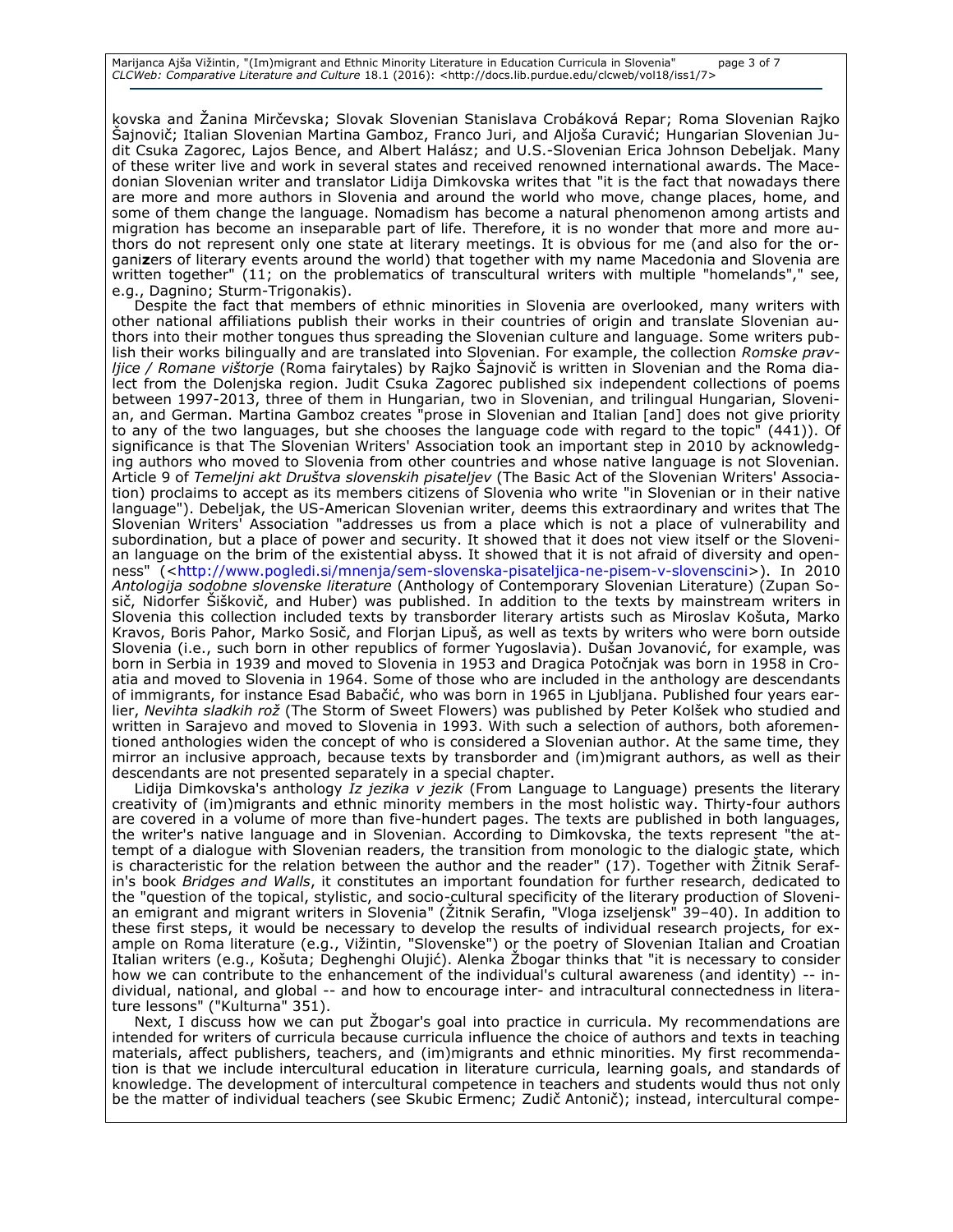tence would be a constitutive part of the learning process and that recognizes and supports the existing intercultural society. The Slovenian literature curriculum was revised in 2011 "also due to the socalled competence approach, which was promoted by the Recommendation of the European Parliament and Council of European Union on key competences/the most important competences for lifelong learning in the twenty-first century" Bešter Turk 112). My second recommendation is to include texts and authors which mirror Slovenian multicultural, plurilingual, and multiethnic society. This could mean, for example, that each year schoolchildren read one text by an author from one of the legally recognized ethnic minorities, for example the Italian, the Hungarian, and the Roma minority. I further suggest reading each year two texts by authors of other minority communities, such as Albanian, Kosovar, African, Bulgarian, Bosniak, Croatian, Chinese, Macedonian, Serbian, or Slovak minorities. Lastly, each year students should read one text which focuses on the inclusion and exclusion of (im)migrants and ethnic minorities.

I suggest a similar solution for teaching materials in higher education. At universities, the study of the literatures of ethnic minorities and (im)migrants in Slovenia could be offered as an optional course. The suggested number of texts is a recommendation, about which further discussion is needed, but it is necessary that these overlooked writers are read and studied. Thus, they would gain visibility as members of Slovenian society. It would be necessary to represent writers proportionally to common countries of origin: the majority of (im)migrants, circa 80% to 90%, come from successor states of the former state of Yugoslavia. Therefore, I recommend that texts of authors from Bosnia and Herzegovina, Croatia, Serbia, Macedonia, and Kosovo be focused on, while there should also be texts by other (im)migrant writers. If we include each year at least three texts by members of ethnic minority and (im)migrant communities, Slovenian multiculturality, interculturality, multiethnicity, and plurilinguality would become more visible. I recommend to the publishers of teaching materials that those texts be published bilingually: in the native languages of the authors and in Slovenian. The same policy should hold for new media technology, i.e., material available online (on this, see Vižintin, "Kdo" 509). A further recommendation I have is with regard to instructors at all levels of the educational system, namely to make arrangements with members of ethnic minorities and (im)migrants to perform interpretative reading in other native languages than Slovenian. This can be an opportunity for cross-cultural communication and intercultural education. Research in three school environments show that (im)migrant children and their ethnic minority descendants would, I think, accept such invitations for reading in their native language (see Vižintin, *Vključevanje*). In particular, I discourage authors of curricula and teaching materials from relegating these intercultural encounters to a special content part as this would constitute another marginalization. While Slovenian transborder and emigrant authors have already become part of some Slovenian anthologies, curricula, and reading materials, in my opinion this is not done sufficiently.

My next suggestion does not refer to the literatures of (im)migrants or members of ethnic minorities, but to the presence or absence of women authors. Among the selected mandatory (canonical) authors and texts there should be an equal amount of texts by both genders, a deficiency that is still evident in current Slovenian curricula for primary school (see Poznanovič Jezeršek, Cestnik, Čuden, Gomivnik Thuma, Honzak, Križaj Ortar, Rosc Leskovec, Žveglič 68-73). In "A Survey of Slovenian Women Fairytale Writers," Milena Mileva Blažić enumerates writers in Slovenia who were overlooked because they were women and because they wrote youth literature: "adult literature marginalized youth literature in the second half of the nineteenth century, whereas youth works and/or male and female authors were only mentioned fragmentally between 1848 and 1918 in newspapers" ([<http://dx.doi.org/10.7771/1481-4374.2064>](http://dx.doi.org/10.7771/1481-4374.2064)). While in many educational systems children's and youth literature are included in the canon (this including Slovenia: see Blažić, "Children's Literature" [<http://dx.doi.org/10.7771/1481-4374.1714>](http://dx.doi.org/10.7771/1481-4374.1714)), in Slovenia woman writers remain marginalized. In the Slovenian primary and secondary school system, the following mandatory authors are included in the first three years: Niko Grafenauer, Oton Župančič, Kajetan Kovič, Ela Peroci, Svetlana Makarovič, one contemporary author (selected by a teacher or student) and Slovenian folk songs (see Poznanovič Jezeršek, Cestnik, Čuden, Gomivnik Thuma, Honzak, Križaj Ortar, Rosc Leskovec, Žveglič 21-22). In the second three*-*year period, teachers are supposed to discuss Bina Štampe Žmavc, Astrid Lindgren, Milan Dekleva, Leopold Suhodolčan, Boris A. Novak, Dane Zajc, Hans Christian Andersen, and, again, one self-selected contemporary author (see Poznanovič Jezeršek, Cestnik, Čuden, Gomivnik Thuma, Honzak, Križaj Ortar, Rosc Leskovec, Žveglič 43-44). During the last three years, students should read Fran Levstik, Josip Jurčič, Prežihov Voranc, Tone Pavček, Homer, two contemporary authors according to the teacher's choice (in both the seventh and the eighth grade), Anton Tomaž Linhart, Valentin Vodnik, France Prešeren, Janko Kersnik, Ivan Tavčar, Anton Aškerc, Janez Menart, Niko Grafenauer, Lev Tolstoj, Primož Trubar, Simon Gregorčič, Ivan Cankar, Oton Župančič, Josip Murn, Dragotin Kette, Srečko Kosovel, Ciril Kosmač, William Shakespeare, and three current-day authors (see Poznanovič Jezeršek, Cestnik, Čuden, Gomivnik Thuma, Honzak, Križaj Ortar, Rosc Leskovec, Žveglič 68-69). This means that it is mandatory for Slovenian students during their nine years of schooling to read twenty Slovenian male writers, four foreign writers, three Slovenian women writers, and one foreign woman writer and this, obviously makes women writers under-represented. The gender ratio in the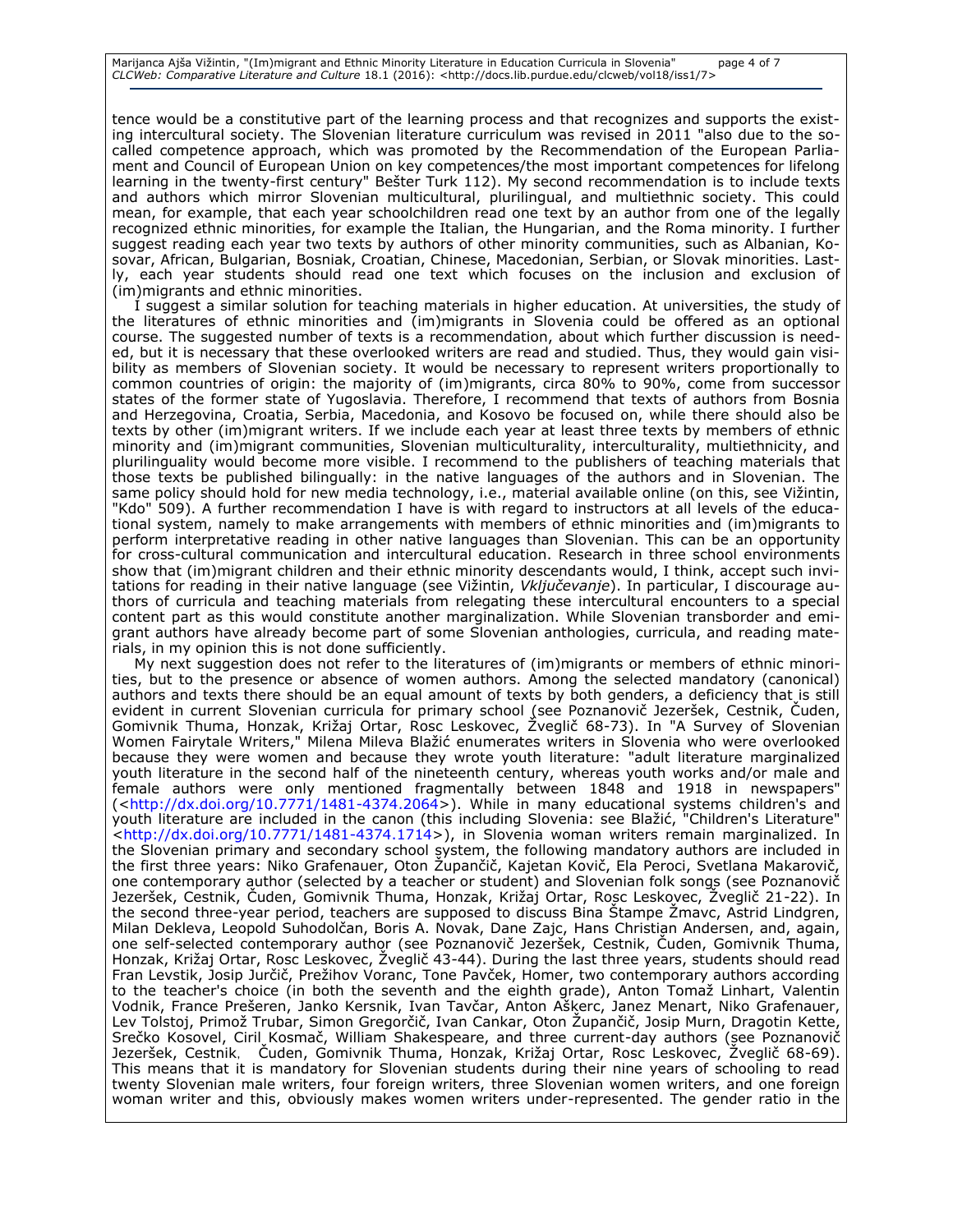last three-year period becomes even more imbalanced, because there are no women writers required to read. At the same time, there is no Slovenian transborder author among the canonical authors nor is there a Slovenian emigrant author, ethnic minority author, or an author who immigrated to Slovenia. Of course, teachers can introduce women and all other overlooked authors among optional texts. Yet, in order to do so, teachers need to develop an intercultural competence, a skill set that in my opinion is yet to be developed in teacher education.

With regard to the concept and practice of interculturality, it would be necessary to analyze and evaluate the already selected literary texts in the curriculum, because, as Zudič Antonič points out, "intercultural education is not merely realized by adding content about foreign culture, but includes the in-depth examination of existing curricular models" (213). If the texts students read contain examples of stereotypes, prejudice, and discrimination which are not overcome, we should critically analyze such texts in the classroom and this requires teachers to develop intercultural competence. When reforming the curriculum and teaching materials, we should write transparent standards of knowledge for discriminatory texts or replace them with other texts. I recommend that the selected texts are discussed together with members of other cultural, ethnic, and language communities, because most members of majority communities are not aware of the ubiquity and communicative force of hidden discrimination. Hence I repeat that teachers must play an active role the development of intercultural competence. In order to include (im)migrant and ethnic minority children and practice an intercultural dialogue in Slovenia, seven steps are necessary: 1) society has to embrace interculturality as a basic pedagogical principle 2) we must develop systematic support for the inclusion of (im)migrant and ethnic minority children 3) we need to hire teachers who have already developed intercultural competence 4) there must be an awareness of the advantages of an intercultural society and the willingness to develop this awareness across all subjects of teaching material 5) we need to develop intercultural dialogue in both theory and practice (i.e., in the classroom) 6) schools and teachers need to cooperate with ([im]migrant and ethnic minority) parents, and 7) we need to cooperate with the local community (see Vižintin). While the teachers are waiting for curricula and materials to change, they can introduce new contents and texts in the subjects they teach, in accordance with the ethnicities and communities represented in their classes. In their book *Doing Multicultural Education* Carl A. Grant and Christine Sleeter describe teachers with a developed intercultural competence in the following way: "good teachers choose and use resources thoughtfully rather than over-relying on them. In addition, the best teachers are not only ongoing learners themselves, but also inveterate collectors. Over time, their classrooms become well stocked with materials, and usually they have become active in community or professional activities. Also, they seek out other teachers and librarians with whom to share resources, and varied venues where they can locate new resources. They assume that good resources exist and can be found" (182-83).

In literature classes, presenting and comparing folktales is an excellent opportunity for multiple perspectives and at the same time to discover similarities. Teachers can ask (im)migrant and ethnic minority children to present a folktale from their country of origin during the lesson: "if we fly on the wings of fairytales … we can see from a bird's view or a polygenetic perspective the dialogue of cultures, continents and oceans, the dialogue of the creation of the worlds which is seen completely different from a frog's or a monocultural perspective" (Blažić, "Strokovna" 70). Teachers can ask students to bring a book in their native language. Maybe a student can even give a book to the school library as a gift, so that its collection of books in the various languages of students grows. I also suggest that migrants and minority members recommend changes themselves. That means they should actively formulate expectations and support their implementation, including the cooperation with teachers, the presentations of the country of origin, the mother tongue, and the culture they wish to see. They should call attention to the prejudice among students and mistakes in teaching materials. A successful example is the project of the African Centre Association (Društvo afriški center), which focuses on the way Africa is presented in Slovenian textbooks for primary and secondary school. Max Shonhiwa Zimani explains that

when learning about history, students do not get any knowledge about what had happened in Africa before Ancient<br>Egypt. The connections between the Egyptian civilization and sub-Saharan Africa are not mentioned. The textboo also do not mention various kingdoms in Mali, Ghana, and Zimbabwe, which have an important place in world and African history. This is the same as if the Roman Empire was not mentioned in world history. Eurocentrism is pre<br>sent everywhere, it views the world and life in general from a European perspective. Similar problems exist r ing the textbooks for geography. There is a lot of inappropriate and wrong terminology as well as conscious attempts to present Africa and African people as negative -- the emphasis is on poverty, catastrophes, political con-<br>flicts, and wars … We achieved that one of the textbooks was changed after our analysis. It was corrected lished in 2010 under the name *The Geography of Africa and the New World, the Textbook for the 8th Grade of Primary School*. We are aware that the handbook is not perfect, but it is definitely much better than the previous one, especially regarding the content and illustrations, which means that our effort was not in vain. And this is a source of energy for further work. (Shonhiwa qtd. in Milharčič Hladnik 62-64)

In conclusion, my argument is that there is a need to develop in the educational system of Slovenia a comprehensive theoretical and applied approach for the inclusion of (im)migrant and ethnic minority students: in addition to writers who represent the Slovenian majority population, school curricula should include members of Slovenian (im)migrant and ethnic minority members of the country irre-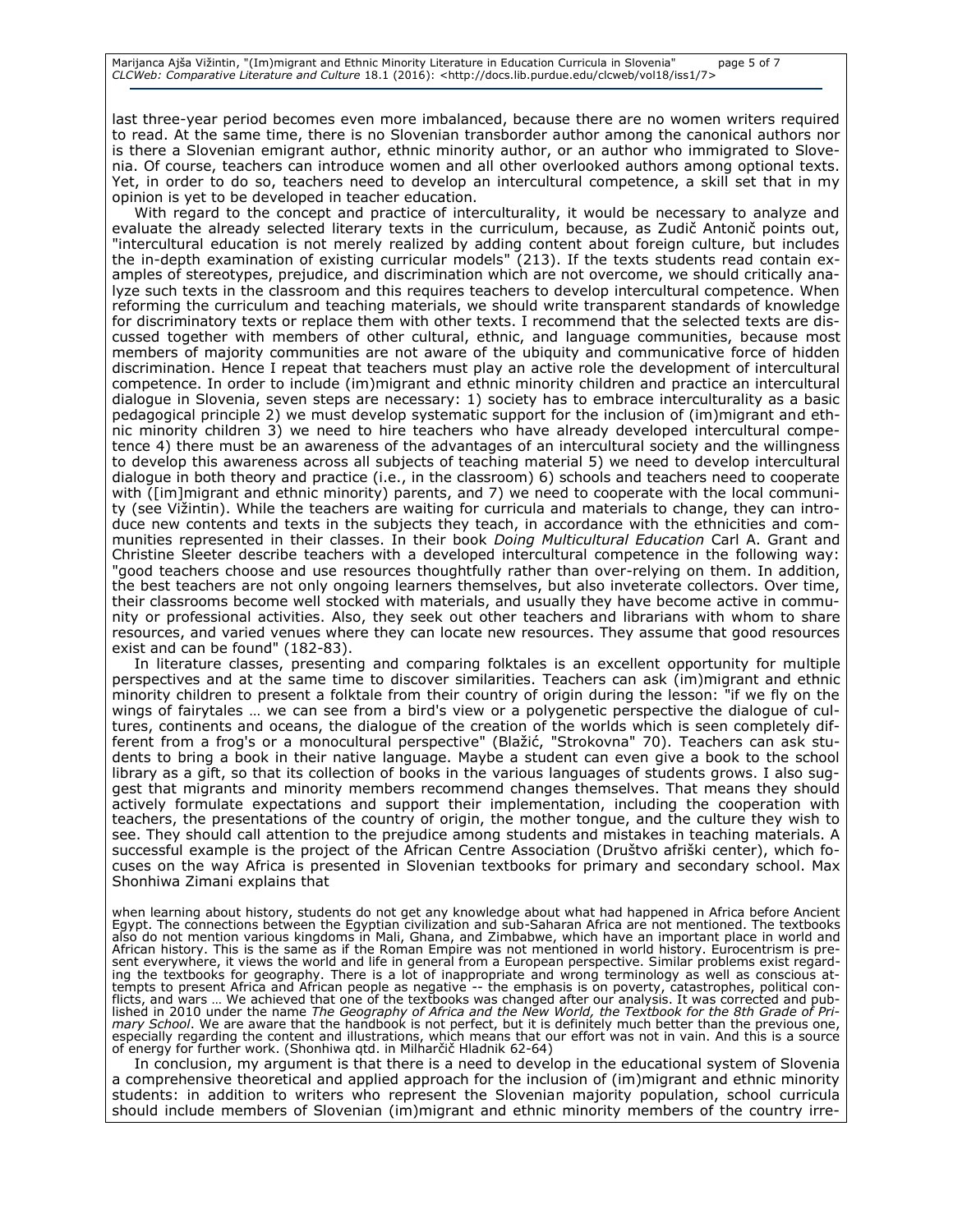Marijanca Ajša Vižintin, "(Im)migrant and Ethnic Minority Literature in Education Curricula in Slovenia" page 6 of 7 *CLCWeb: Comparative Literature and Culture* 18.1 (2016): <http://docs.lib.purdue.edu/clcweb/vol18/iss1/7>

spective of the language in which they write. In accordance with this objective and recommendation, the reading and study of the cultural production of (im)migrant and ethnic minority texts ought to be recognized and included in the canon. At the same time, I call for a fair representation of women authors. However, it is necessary to approach these changes in cooperation with the members of (im)migrant and ethnic minority communities and individuals, because the members of the majority culture usually lack sufficient knowledge about the literature of other cultural, ethnic, and language communities.

Note: "(Im)migrant and Ethnic Minority Literature in Education Curricula in Slovenia" is a revised and translated excerpt from Marijanca Ajša Vižintin, *Vključevanje otrok priseljencev prve generacije in medkulturni dialog v slovenski osnovni šoli* (Intercultural Dialogue and the Inclusion of First-generation Immigrant Children in Slovenian<br>Primary Schools). PhD Diss. Ljubljana: U of Ljubljana, 2013. and Marijanca Ajša Vižintin, "Kdo vse piše in (so)ustvarja slovensko književnost?" ("Who Writes and Co-creates Slovenian Literature?"). *Recepcija slovenske književnosti* (The Reception of Slovenian Literature) (Ed. Alenka Žbogar. Ljubljana: U of Ljubljana, 2014). Copyright releases to the author.

#### **Works Cited**

- Bešter Turk, Marja. "Sporazumevalna zmožnost: Eden izmed temeljnih ciljev pouka slovenščine" ("Communicative Competence: One of the Basic Goals of Slovenian Curricula"). *Jezik in slovstvo* 56.34 (2011): 111-30. Blažić, Milena Mileva. "A Survey of Slovenian Women Fairy Tale Writers." *CLCWeb: Comparative Literature and*
- *Culture* 15.1 (2013): [<http://dx.doi.org/10.7771/1481-4374.2064>](http://dx.doi.org/10.7771/1481-4374.2064). Blažić, Milena Mileva. "Children's Literature in South-East Europe." *CLCWeb: Comparative Literature and Culture* 13.1 (2011): [<http://dx.doi.org/10.7771/1481-4374.1714>](http://dx.doi.org/10.7771/1481-4374.1714).
- Blažić, Milena Mileva. "Strokovna popotnica k zbirki" ("A Professional Traveler to the Collection"). *Na krilih pravljic*<br>okoli sveta (Around the World on Wings of Fairy Tales). Ed. Mateja Sedmak, Zorana Medarić, and Marti Rameša. Koper: U založba Annales, 2015. 63-70.
- Dagnino, Arianna. *Transcultural Writers and Novels in the Age of Mobility*. West Lafayette: Purdue UP, 2015.<br>Deghenghi Olujić, Elis, ed. *Versi diversi: poeti di due minoranze. Drugačni verzi: pesniki dveh manjšin* (Other

es: The Poets of Two Minorities). Capodistria: Unione italiana, 2006.

Dimkovska, Lidija, ed. *Iz jezika v jezik: antologija sodobne manjšinske in priseljenske književnosti na Slovenskem*<br>(From Language to Language: The Anthology of Contemporary Minority and Migrant Literature in Slovenia). Ljubljana: Društvo slovenskih pisateljev, 2014.

Gay, Geneva. "Planning Curriculum That is Multicultural." *Doing Multicultural Education for Achievement and Equi-ty*. Ed. Carl A. Grant and Christine Sleeter. London: Routledge, 2007. 167-200.

Grant, Carl A., and Christine Sleeter. *Doing Multicultural Education for Achievement and Equity*. London:

Routledge, 2007. Jacek Kozak, Krištof. "Literatura in medkulturnost" ("Literature and Interculturality"). *Razprave o medkulturnosti* (Intercultural Discussions) Ed. Mateja Sedmak and Ernest Žitko. Koper: U Primorskem, 2010. 129-42.

Johnson Debeljak, Erica. "Sem slovenska pisateljica: Ne pišem v slovenščini" ("I am a Slovenian Writer: I Do Not<br>-Write in Slovenian). *pogledi.si (*2012): <http://www.pogledi.si/mnenja/sem-slovenska-pisateljica-ne-pisem-v [slovenscini>](http://www.pogledi.si/mnenja/sem-slovenska-pisateljica-ne-pisem-v-slovenscini).

Kolšek, Peter, ed. *Nevihta sladkih rož: antologija slovenske poezije 20. stoletja* (The Storm of Sweet Flowers: The Anthology of Twentieth-century Slovenian Poetry). Ljubljana: Študentska založba, 2006.

Košuta, Miran, ed. *Drugačni verzi: pesniki dveh manjšin. Versi diversi: poeti di due minoranze* (Other Verses: The Poets of Two Minorities). Capodistria: Unione italiana, 2006. Milharčič Hladnik, Mirjam. "Max Shonhiwa Zimani." *IN-IN: Življenjske zgodbe o sestavljenih identitetah* (And-And:

Life Histories about Hyphenated Identities). Ed. Mirjam Milharčič Hladnik. Ljubljana: ZRC SAZU, 2011. 55-65. Nieto, Sonia, and Patty Bode. *Affirming Diversity: The Socio-political Context of Multicultural Education.* Boston: Allyn & Bacon, 2008.

Portera, Agostino. "Intercultural and Multicultural Education: Epistemological and Semantic Aspects." *Intercultural and Multicultural Education: Enhancing Global Interconnectedness*. Ed. Carl A. Grant and Agostino Portera. Lon-don: Routledge, 2011. 12-30.

Poznanovič Jezeršek, Mojca Cestnik, Milena Čuden, Vida Gomivnik Thuma, Mojca Honzak, Martina Križaj Ortar,<br>Darinka Rosc Leskovec, and Marija Žveglič. *Učni načrt. Program osnovna šola. Slovenščina* (The Curriculum, the<br>Pro

Rey von Allmen, Micheline. "The Intercultural Perspective and Its Development through Cooperation with the Council of Europe " *Intercultural and Multicultural Education: Enhancing Global Interconnectedness*. Ed. Carl A. Grant<br>and Agostino Portera. London: Routledge, 2011. 33-48.<br>Šajnovič, Rajko. *Romske pravljice / Romane vištorje* 

Sturm-Trigonakis, Elke. *Comparative Cultural Studies and the New* Weltliteratur. West Lafayette: Purdue UP, 2013.<br>*Temeljni akt Društva slovenskih pisateljev* (The Basic Act of the Slovenian Writers' Association) *drustvo* (2010): [<http://www.drustvopisateljev.si/file/15381/temeljni-akt-dsp.doc>](http://www.drustvopisateljev.si/file/15381/temeljni-akt-dsp.doc).

Thomsen, Mads Rosendahl. "Strangeness and World Literature." *CLCWeb: Comparative Literature and Culture* 15.5 (2013): [<http://dx.doi.org/10.7771/1481-4374.2351>](http://dx.doi.org/10.7771/1481-4374.2351).

Tötösy de Zepetnek, Steven, and Asunción López-Varela. "Education, Interculturalism, and Mapping a New Europe." *Mapping the World, Culture, and Border-crossing.* Ed. Steven Tötösy de Zepetnek and I-Chun Wang.<br>Kaohsiung: National Sun Yat-sen UP, 2010. 38-49.

Tötösy de Zepetnek, Steven, Asma Sayed, and Domenic A. Beneventi. "Selected Bibliography of Work on Canadian Ethnic Minority Writing." *Library Series, CLCWeb: Comparative Literature and Culture* (1999-):<br>[<http://docs.lib.purdue.edu/clcweblibrary/canadianethnicbibliography>](http://docs.lib.purdue.edu/clcweblibrary/canadianethnicbibliography).

Vižintin, Marijanca Ajša. "Kdo vse piše in (so)ustvarja slovensko književnost?" ("Who writes and Co-creates Slovenian Literature?). *Recepcija slovenske književnosti (*The Reception of Slovenian Literature). Ed. Alenka<br>Žbogar. Ljubljana: U of Ljubljana, 2014. 503-12.

Vižintin, Marijanca Ajša. "Model medkulturne vzgoje in izobraževanja. Za uspešnejše vključevanje otrok priseljencev" ("The Model of Intercultural Education: For a More Successful Inclusion of Immigrant Children"). *Dve domovini / Two Homelands* 40 (2014): 71-89.